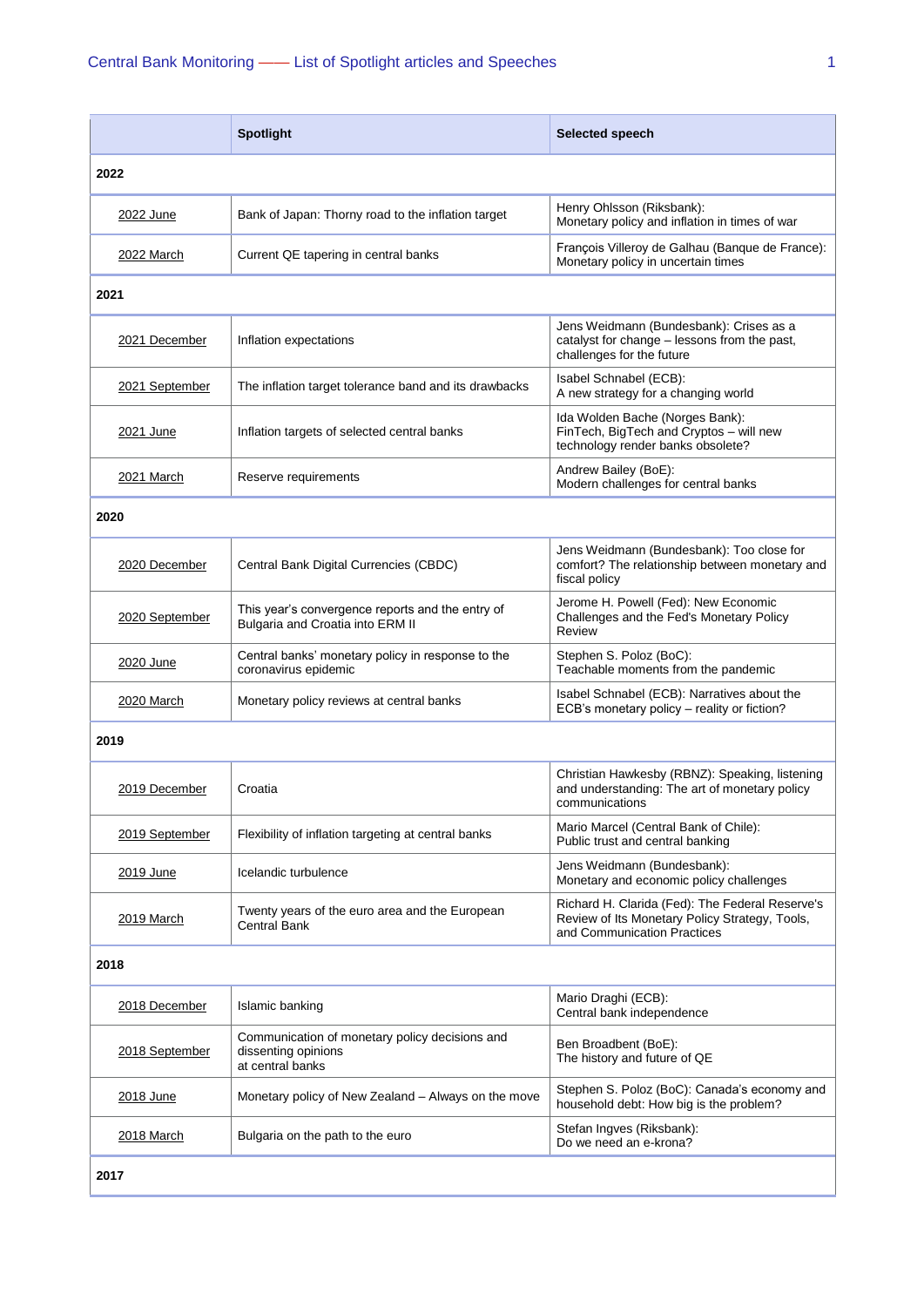|                | <b>Spotlight</b>                                                                                 | <b>Selected speech</b>                                                                                                  |  |  |
|----------------|--------------------------------------------------------------------------------------------------|-------------------------------------------------------------------------------------------------------------------------|--|--|
| 2017 December  | CCyb: Rainy day funds?                                                                           | Janet L. Yellen (Fed): A challenging decade and<br>a question for the future                                            |  |  |
| 2017 September | South Africa and its problems                                                                    | Yves Mersch (ECB): Central banking in times of<br>technological progress                                                |  |  |
| 2017 June      | The return of the Fed's monetary policy to normal and<br>the issue of reducing its balance sheet | Thomas Jordan (SNB): Comments on the SNB's<br>monetary and investment policy                                            |  |  |
| 2017 March     | Modern forms of central bank communication                                                       | Jon Cunliffe (BoE):<br>Are firms underinvesting - and if so why?                                                        |  |  |
| 2016           |                                                                                                  |                                                                                                                         |  |  |
| 2016 December  | Climate change and the financial sector                                                          | Andreas Dombret (Bundesbank): Banks'<br>business models as survival strategies for difficult<br>times                   |  |  |
| 2016 September | Brazil's ways out of crisis                                                                      | James Bullard (Fed, St. Louis):<br>A new characterisation of the US macroeconomic<br>and monetary policy outlook        |  |  |
| 2016 June      | The impacts of Brexit as foreseen by the Bank of<br>England and others                           | Cecilia Skingsley (Riksbank): A year of negative<br>interest rates. Where does Sweden stand now?                        |  |  |
| 2016 March     | Canadian monetary policy past and present                                                        | Stanley Fischer (Fed): Monetary policy, financial<br>stability, and the zero lower bound                                |  |  |
| 2015           |                                                                                                  |                                                                                                                         |  |  |
| 2015 December  | Coordination of monetary and macroprudential policy,<br>Norwegian style                          | Stephen S. Poloz (BoC): Integrating financial<br>stability into monetary policy                                         |  |  |
| 2015 September | Central bank communication<br>- Inflation Reports                                                | Vítor Constâncio (ECB): The ECB's current<br>unconventional monetary policy                                             |  |  |
| 2015 June      | India's path to inflation targeting                                                              | Henry Ohlsson (Riksbank): The inflation target -<br>a benchmark for price-setting and wage<br>formation                 |  |  |
| 2015 March     | Central banks' response to the oil price decline                                                 | Thomas Jordan (SNB): Between independence<br>and interdependence (Discontinuation of SNB's<br>exchange rate commitment) |  |  |
| 2014           |                                                                                                  |                                                                                                                         |  |  |
| 2014 December  | Monetary policy and economic inequality                                                          | C. L. Evans (Fed, Chicago): Patience is a virtue<br>when normalizing monetary policy                                    |  |  |
| 2014 September | Exit from unconventional instruments, back to normal?                                            | J. L. Yellen (Fed):<br>Labour market dynamics and monetary policy                                                       |  |  |
| 2014 June      | The Baltic states and the euro during the economic<br>crisis                                     | C. Bean (BoE):<br>The future of monetary policy                                                                         |  |  |
| 2014 March     | The monetary policy of Turkey                                                                    | C. I. Plosser (Fed, Philadelphia):<br>Shocks, gaps and monetary policy                                                  |  |  |
| 2013           |                                                                                                  |                                                                                                                         |  |  |
| 2013 December  | Inflation expectations                                                                           | P. Praet (ECB): Household heterogeneity and the<br>transmission mechanism                                               |  |  |
| 2013 September | Undesirable capital flows                                                                        | K. af Jochnick (Riksbank): Monetary policy and<br>the current economic situation                                        |  |  |
| 2013 June      | Flexibility of inflation targeting                                                               | M. King (BoE): Monetary policy: many targets,<br>many instruments. Where do we stand?                                   |  |  |
| 2013 March     | Monetary policy in Japan                                                                         | M. Carney (BoC): Guidance                                                                                               |  |  |
| 2012           |                                                                                                  |                                                                                                                         |  |  |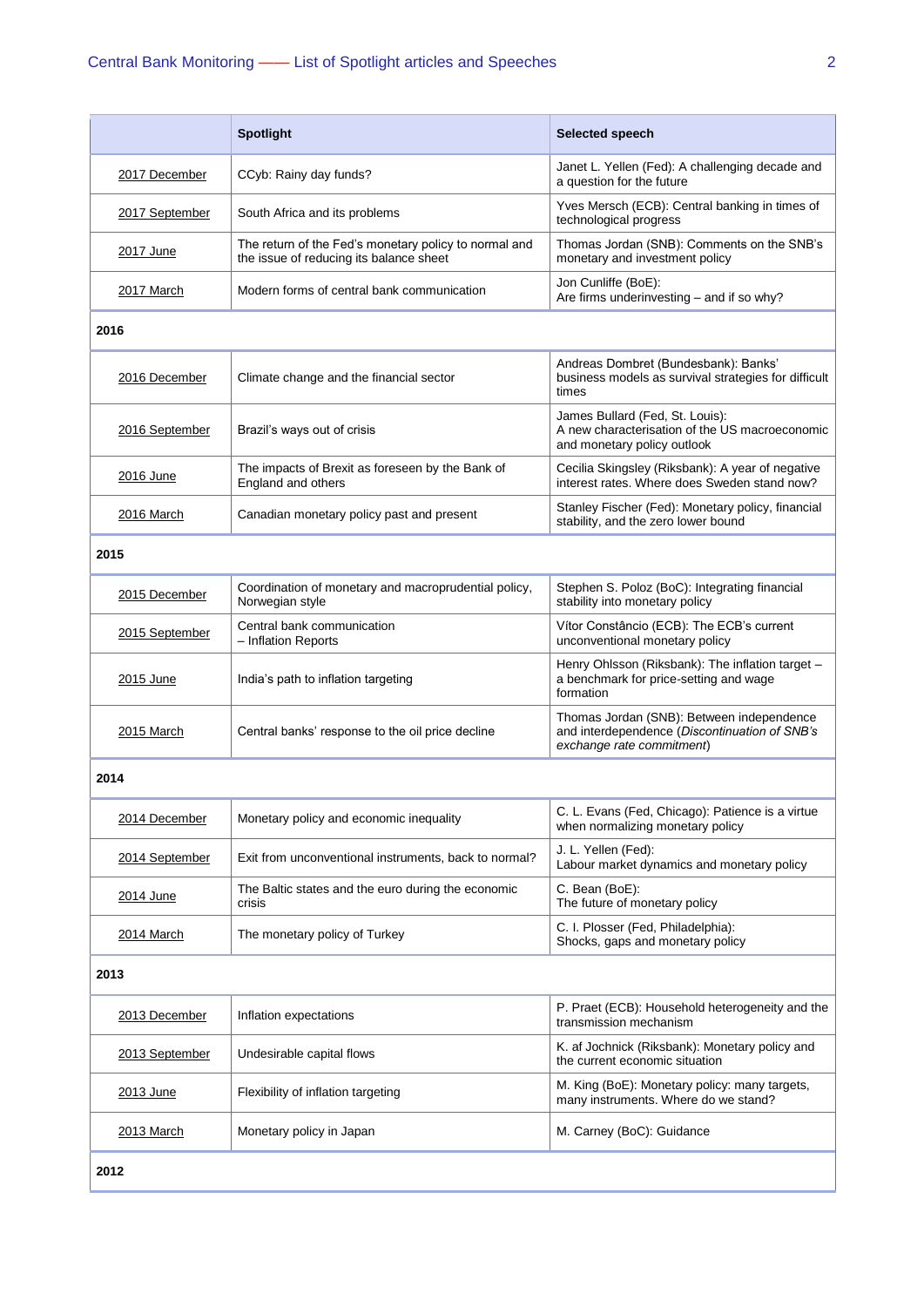|                   | <b>Spotlight</b>                                                                                                                | Selected speech                                                                                                                          |  |  |
|-------------------|---------------------------------------------------------------------------------------------------------------------------------|------------------------------------------------------------------------------------------------------------------------------------------|--|--|
| 2012 December     | Monetary policy decision-makers                                                                                                 | F. Zurbrügg (SNB): Challenges posed by the<br>growth in the SNB's foreign exchange reserves                                              |  |  |
| 2012 September    | Financial stability from the monetary policy perspective                                                                        | A. Bollard, M. Reddell (RBNZ):<br>Dealing with debt                                                                                      |  |  |
| 2012 June         | 2012 Convergence reports                                                                                                        | J. M. González-Páramo (ECB): Completing the<br>euro project: The day after tomorrow                                                      |  |  |
| 2012 March        | Openness and monetary policy strategy of the Fed                                                                                | Masaaki Shirakawa (BoJ): The Bank of Japan's<br>efforts towards overcoming deflation                                                     |  |  |
| 2011              |                                                                                                                                 |                                                                                                                                          |  |  |
| 2011 December     | Monetary policy of the Swiss National Bank                                                                                      | J.C. Trichet (ECB): Tomorrow and the day after<br>tomorrow: A vision for Europe                                                          |  |  |
| 2011 September    | <b>IMF Spillover Reports</b>                                                                                                    | Ben S. Bernanke (Fed): The near- and longer-<br>term prospects for the US economy                                                        |  |  |
| 2011 June         | Central bank communication                                                                                                      | Axel A. Weber (Bundesbank):<br>Challenges for monetary policy in EMU                                                                     |  |  |
| 2011 March        | Introduction of the euro in Estonia                                                                                             | B. Wickman-Parak (Riksbank): Many dimensions<br>to well-balanced monetary policy                                                         |  |  |
| 2010              |                                                                                                                                 |                                                                                                                                          |  |  |
| 2010 December     | Exchange rates and central banks in the wake of the<br>crisis                                                                   | P. Honohan (CB of Ireland): On Irish banks and<br>the new borrowing programme                                                            |  |  |
| 2010 September    | The euro and the euro area at the time of the "Greek"<br>crisis"                                                                | B. Wickman-Parak (Riksbank):<br>The repo rate path - experiences three years on                                                          |  |  |
| 2010 June         | 2010 Convergence Reports                                                                                                        | L. Bini Smaghi (ECB): Challenges for the euro<br>area and the world economy                                                              |  |  |
| 2010 March        | Twenty years of monetary policy in Central Europe                                                                               | Thomas Jordan (SNB):<br>Swiss monetary policy and provisions                                                                             |  |  |
| 2009              |                                                                                                                                 |                                                                                                                                          |  |  |
| 2009 December     | The Bank of Israel's experience with using foreign<br>exchange interventions as an unconventional monetary<br>policy instrument | Stefan Ingves (Riksbank):<br>A Cure for Crises: Confidence, Confidence and<br>Trust                                                      |  |  |
| 2009 September    | Exit strategy from non-conventional monetary policy                                                                             | A.G. Haldane (BoE):<br>Small lessons from a big crisis                                                                                   |  |  |
| 2009 June         | Non-conventional monetary policy of selected central<br>banks                                                                   | Ben Bernanke (Fed):<br>The Federal Reserve's balance sheet                                                                               |  |  |
| 2009 March        | Adoption of the euro in Slovakia                                                                                                | Lars E. O. Svensson (Riksbank):<br>Monetary policy with a zero interest rate                                                             |  |  |
| 2008              |                                                                                                                                 |                                                                                                                                          |  |  |
| 2008 December     | The financial crisis - causes and consequences                                                                                  | Lars Nyberg (Riksbank):<br>Challenges following the current crisis                                                                       |  |  |
| 2008 September    | The importance of house prices for monetary policy<br>and their practical treatment in selected central banks                   | Alan Bollard (RBNZ):<br>Flexibility and the limits to inflation targeting                                                                |  |  |
| 2008 June         | Convergence Reports assess Slovakia's preparedness<br>for the euro                                                              | Irma Rosenbergová (Riksbank):<br>Rising commodity prices                                                                                 |  |  |
| <b>2008 March</b> | The liquidity problems and the coordinated actions<br>taken by several central banks                                            | Donald L. Kohn (Fed): Recent and prospective<br>developments in monetary policy transparency<br>and communications: A global perspective |  |  |
| 2007              |                                                                                                                                 |                                                                                                                                          |  |  |
| 2007 December     | The Fed takes a further step towards greater openness                                                                           | Jürgen Stark (ECB): Fast, but sustainable?<br>Challenges and policy options for the catching-up<br>process of CEE countries              |  |  |